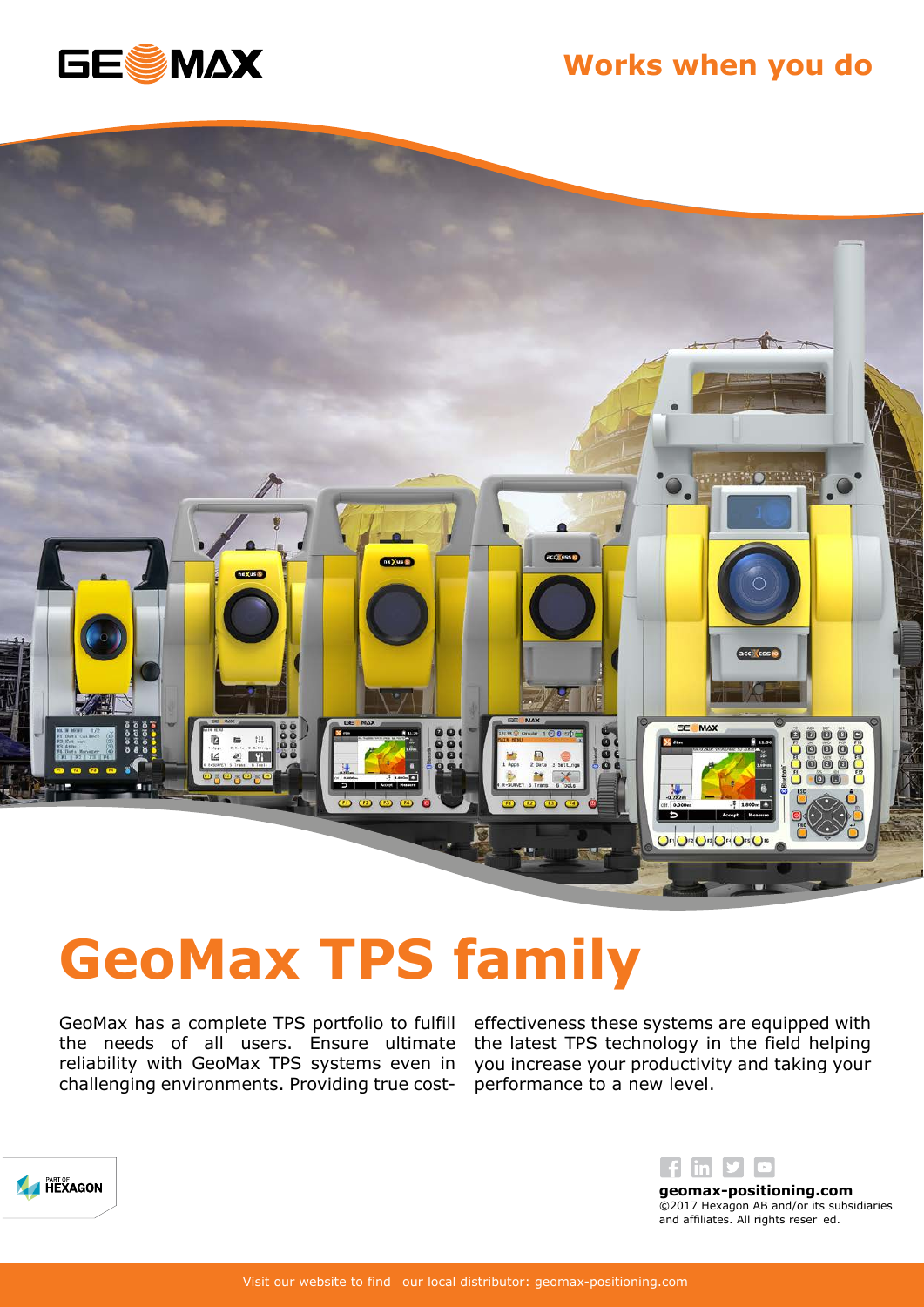# **GeoMax TPS Family**



### **Zipp10 Pro Series - Your economical choice**

With its 250 m reflectorle s measurement range, 2" and 5" angle accuracy, a large bright display and simple to use applications, the Zipp10 Pro is your ideal tool for all surveying or construction tasks.

The Zipp10 Pro is the world's first total station in its class featuring a simple exchange of all your data and file via USB memory stick. Transferring data between different total stations or the office is now easier than ever before, liberating you from the need to use any PC. Keeping your total station where you need it  $-$  in the field

### **Zoom25 Series - When quality & reliability counts**

The enhanced design of Zoom25 protects the instrument against dust and water jets from any direction even under low temperatures down to -30°C.

A fast, simple and flexible data transfer is ensured by the incorporated RS232, USB and Bluetooth® technology.

With its included powerful application package, intuitively to operate on a large, high resolution display, combined with an extra-long battery life, the Zoom25 makes you more productive than ever before.

### **Zoom40 Series - When flexibility counts**

The fle ibility to run X-PAD, FieldGenius or Carlson SurvCE or any other localised field software onboard the Zoom40 with its high resolution graphical Colour- and Touch display it allows you to work in the way that best fits to your needs.

Combined with the capability to measure long distances with high accuracy you can be sure: Zoom40 "works when you do"



### **Zoom50 Series - When performance counts**

With the proven accXess technology, the Zoom50 features an intelligent distance measurement engine designed for outstanding range, speed and highest accuracy even under tough conditions.

All this in combination with the extra-wide colour touchscreen, built-in Bluetooth®, USB memory stick support and fully featured application package including even advanced functionalities making the Zoom50 to the true flagship of the GeoMax manual total station family.

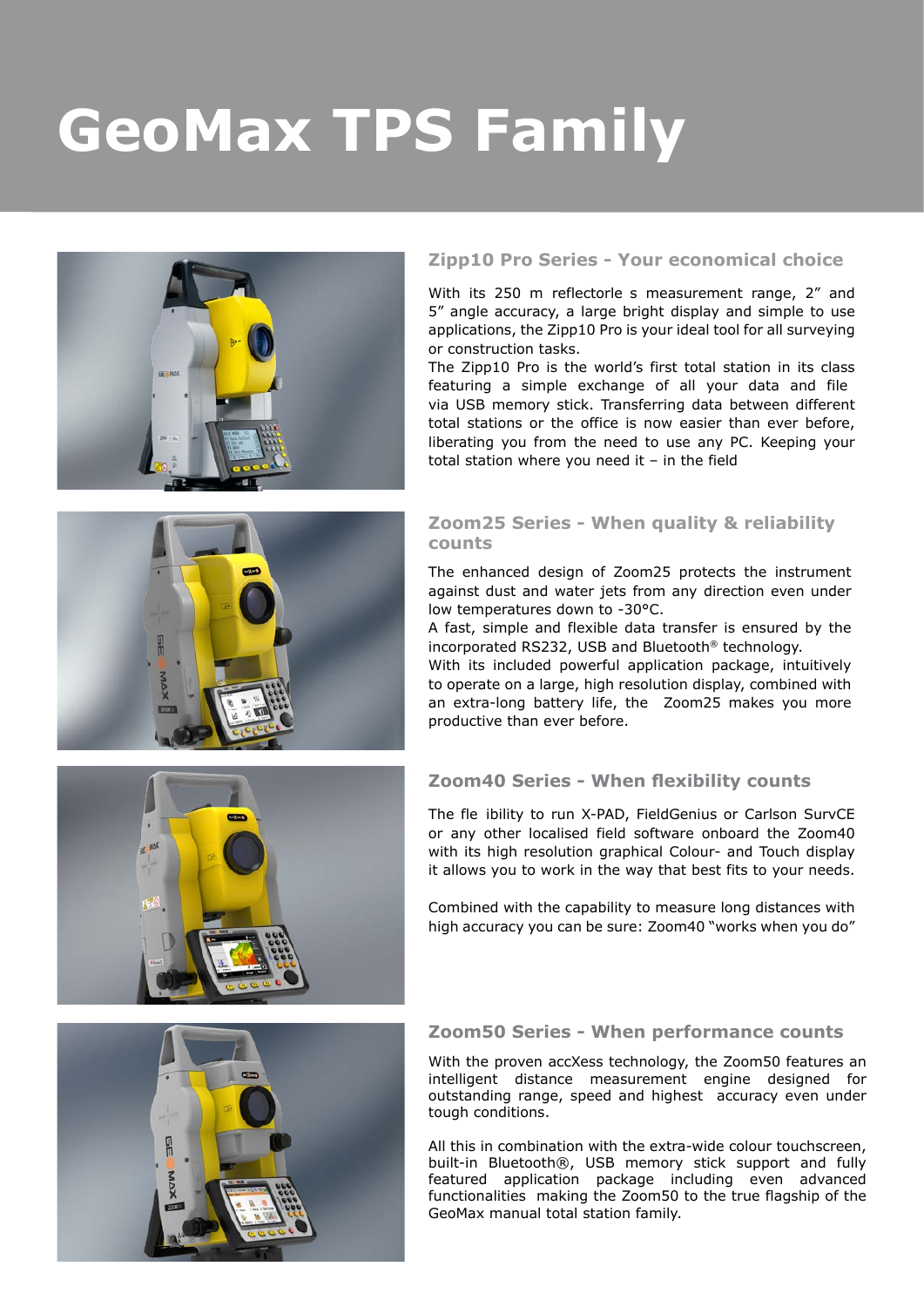### **Zoom90 Series - when quality, performance & flexibility counts**



Dramatically minimise the time of any survey task and boost your performance and accuracy to the maximum. Zoom90 is the ultimate one-man system with up to 20% more automation performance, extended reflectorlessmeasurement capability, STReAM360, accXess technologies and Windows CE open connectivity.

Because a perfect solution is more than its single components, the Zoom90 seamless integration makes it the ultimate solution.

#### **FULLY AUTOMATIC**

- Long range Bluetooth®
- X-MOTION hybrid™ drives
- Ultimate one-man system

### **OPEN WINDOWS CE**

- Field software flexibili y
- Complete Windows CE functionality
- Full VGA capability

### **OUTSTANDING PERFORMANCE**

- STReAm360: Scout-TRack-AiM
- 1000 m reflectorless ange
- Precise capture



#### **X-Pole - when GNSS meets TPS**

The full integration of X-Pole into the field software allows a toggle between both measurement modes. Simply decide with the press of one button if you want to change from TPS to GNSS mode, such as when some points cannot be measured with TPS due to limited prism visibility. Once those points are measured, switch back to TPS mode. This enhances the efficiency of the system since it eliminates the need for cumbersome and time consuming station setups.